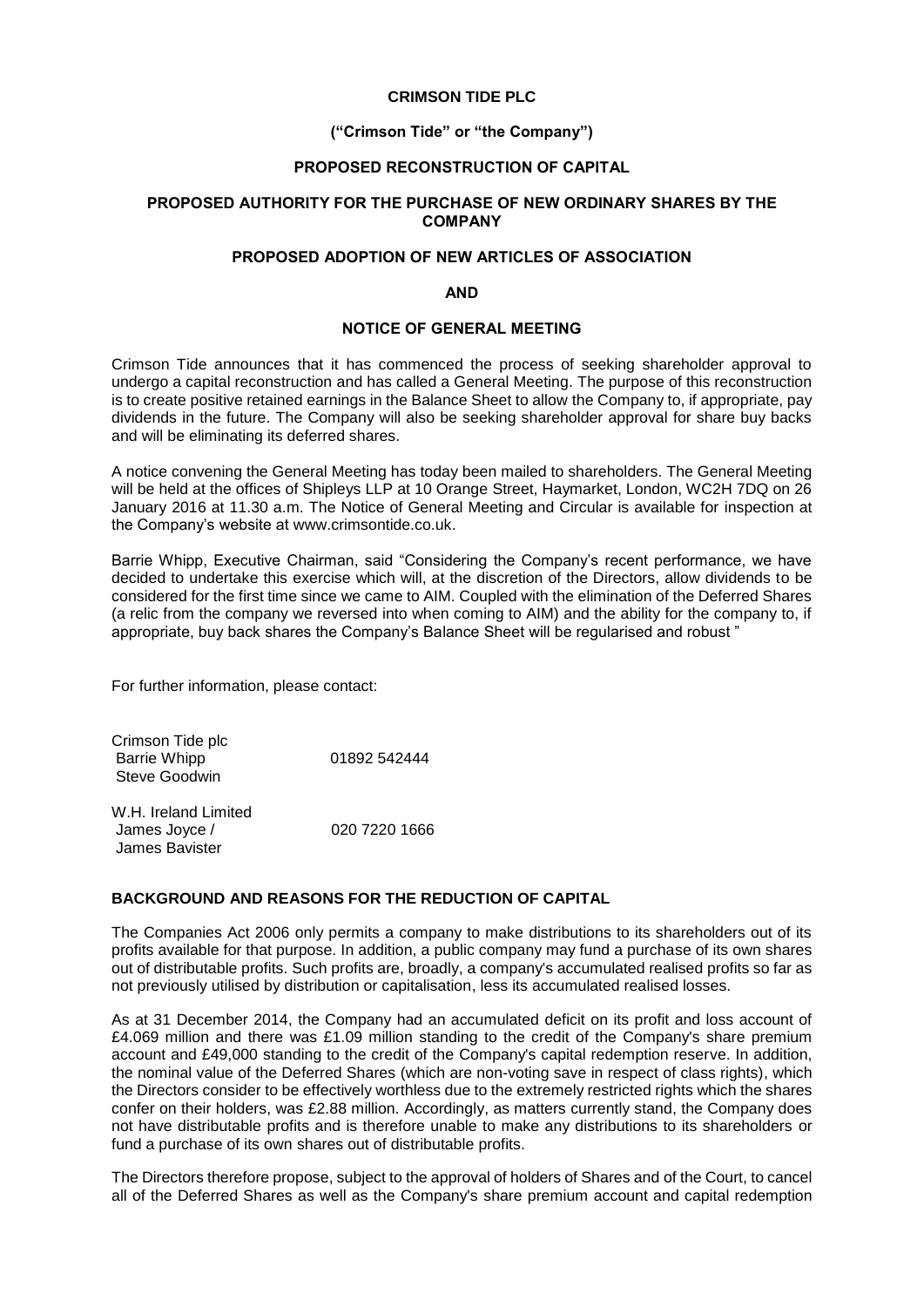reserve and to reduce the nominal value of the Existing Ordinary Shares. The Directors then propose to apply the reserve arising to eliminate the Company's accumulated deficit on its profit and loss account and, indeed, to create distributable profits on the balance sheet of the Company of approximately £3.96 million. The Directors believe that, subject to the future performance of the Company, this should give the Company the ability to make distributions to Shareholders and/or buy back its own ordinary shares in the future if, as and when the Directors may consider that it is appropriate to do so, However, the Directors cannot give any guarantee either that the Company will make any distributions or purchases of own shares or as to the size of any distributions or purchases of own shares which may be made.

The Reduction of Capital does not involve any distribution or repayment of capital or share premium by the Company and will not reduce the underlying net assets of the Company.

## **CANCELLATION OF THE COMPANY'S DEFERRED SHARES, SHARE PREMIUM ACCOUNT AND CAPITAL REDEMPTION RESERVE AND REDUCTION OF THE NOMINAL VALUE OF THE EXISTING ORDINARY SHARES**

The cancellation of the Company's Deferred Shares, share premium account and capital redemption reserve and the reduction of the nominal value of the Company's Existing Ordinary Shares from one penny to 0.1 pence will only become effective if (in the following order) (i) resolution 2 is approved by Shareholders at the General Meeting and the Reduction of Capital is approved by the holders of Deferred Shares, (ii) confirmation is given by the Court, and (iii) the Court order and a statement of capital are delivered to and registered by Companies House.

As noted above, the cancellation of the Company's Deferred Shares, share premium account and capital redemption reserve and the reduction of the nominal value of the Company's Existing Ordinary Shares from one penny to 0.1 pence should enable the Directors to eliminate the current deficit on the Company's profit and loss account and create distributable profits.

## **SHARE OPTIONS**

The Company currently operates an Enterprise Management Incentive Scheme and an Unapproved Share Option Scheme for its directors and employees. As at the date of the Circular, the Company has the following outstanding options over 27,500,000 Existing Ordinary Shares, as follows:

| <b>Option holder</b> | Date of<br>grant   | <b>Plan under</b><br>which option<br>granted | <b>Exercise</b><br>period                                | Number of<br>options<br>granted and<br>unexercised | <b>Exercise</b><br>price per<br>share<br>(pence) |
|----------------------|--------------------|----------------------------------------------|----------------------------------------------------------|----------------------------------------------------|--------------------------------------------------|
| Stephen<br>Goodwin   | 5 February<br>2007 | EMI                                          | Between 2<br>and 10 years if<br>target price<br>achieved | 5,000,000                                          | 1.50                                             |
|                      | 5 May 2010         | EMI                                          | Between 2<br>and 10 years if<br>target price<br>achieved | 2,500,000                                          | 1.25                                             |
| Luke Jeffrey         | 5 February<br>2007 | EMI                                          | Between 2<br>and 10 years if<br>target price<br>achieved | 1,000,000                                          | 1.50                                             |
|                      | 5 November<br>2008 | EMI                                          | Between 2<br>and 10 years if<br>target price<br>achieved | 1,000,000                                          | 1.00                                             |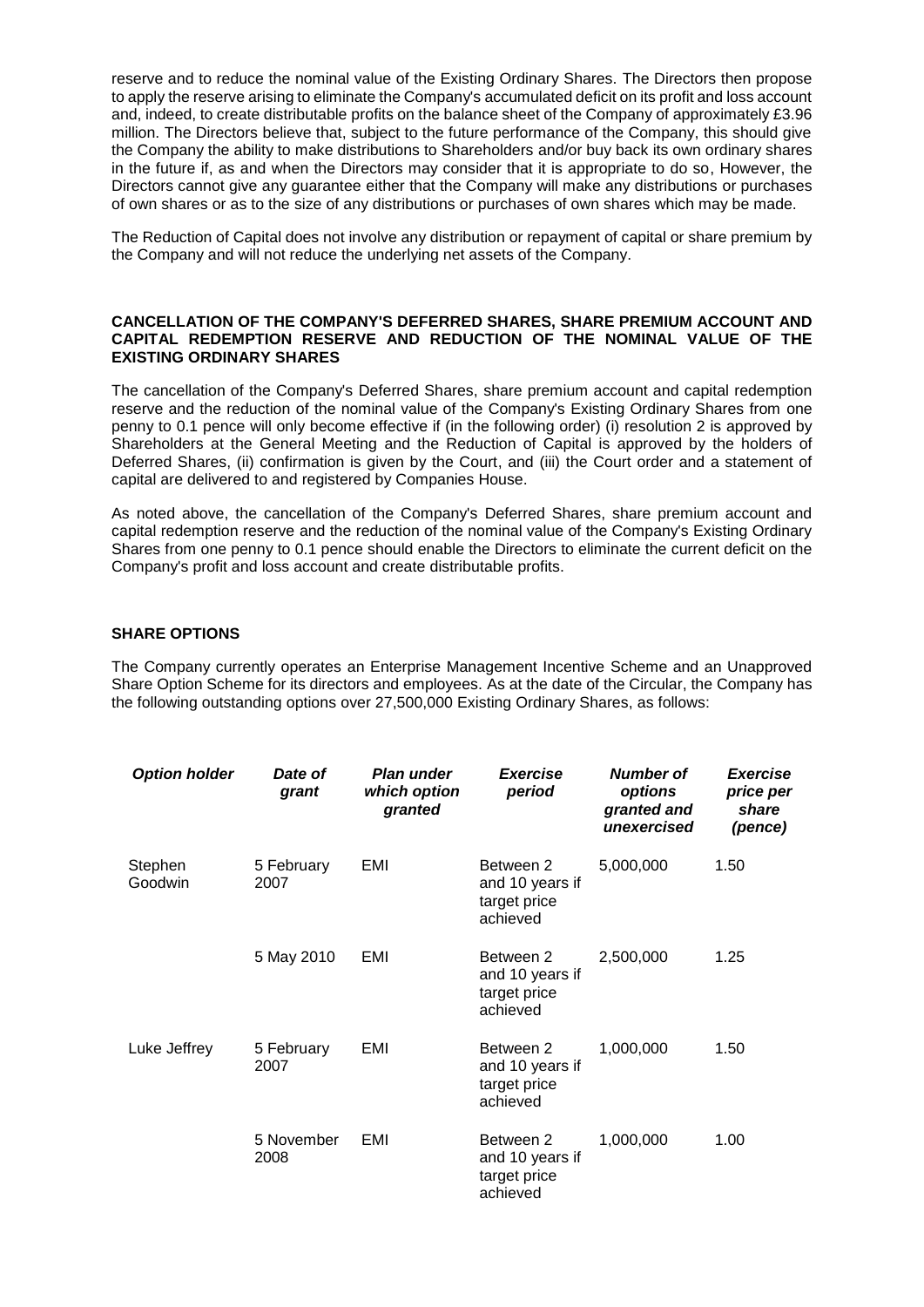|                     | 5 May 2010         | EMI        | Between 2<br>and 10 years if<br>target price<br>achieved                                                        | 1,000,000 | 1.25 |
|---------------------|--------------------|------------|-----------------------------------------------------------------------------------------------------------------|-----------|------|
| Other<br>employees  | 5 February<br>2007 | EMI        | Between 2 and<br>10 years if<br>target<br>price<br>achieved                                                     | 2,000,000 | 1.50 |
|                     | 5 November<br>2008 | EMI        | Between 2 and<br>10 years if<br>target price<br>achieved                                                        | 3,000,000 | 1.00 |
|                     | 5 May 2010         | EMI        | Between 2 and<br>10 years<br>if<br>target price<br>achieved                                                     | 9,500,000 | 1.25 |
| <b>Barrie Whipp</b> | 5 May 2010         | Unapproved | Between<br>5<br>May 2010 and<br>5 May 2020<br>(both<br>dates<br>inclusive)<br>if<br>target<br>price<br>achieved | 2,500,000 | 1.25 |

The remuneration committee of the Company will consider what, if any, adjustments need to be made to the number of option shares and/or the exercise price following completion of the Reduction of Capital in accordance with the terms of the Enterprise Management Incentive Scheme and the Unapproved Share Option Scheme (as the case may be).

## **GENERAL MEETING AND APPROVAL BY THE HOLDERS OF THE DEFERRED SHARES**

The cancellation of the Company's Deferred Shares, share premium account and capital redemption reserve and the reduction of the nominal value of the Company's Existing Ordinary Shares from one penny to 0.1 pence requires the approval of Shareholders by special resolution in general meeting as well as the approval of the holder of the Deferred Shares.

A notice convening a General Meeting of the Company, to be held at the offices of Shipleys LLP at 10 Orange Street, Haymarket, London, WC2H 7DQ on 26 January 2016 at 11.30 a.m. and at which resolution 2 set out in the Notice of the General Meeting will be proposed, is set out at the end of the Circular. Resolution 2 to approve the Reduction of Capital will be proposed as a special resolution requiring a majority of not less than 75 per cent. of the votes cast.

In December 2015, the Company exercised its right under the Company's existing articles of association to transfer all of the Deferred Shares, without making any payment or obtaining the approval of the holders of the Deferred Shares, to one of the Directors, Mr Goodwin. Mr Goodwin, as the sole holder of the Deferred Shares, will give the requisite approval of the Reduction of Capital and the adoption of the New Articles at around the time of the General Meeting.

## **APPLICATION TO THE COURT**

If resolution 2 to be proposed at the General Meeting is approved, and assuming approval of the Reduction of Capital is also given by the holder of the Deferred Shares, the Board intends to make an application to the Court promptly following the General Meeting to confirm the Reduction of Capital. To this end, provisional dates have been obtained for hearing the Company's application. These dates are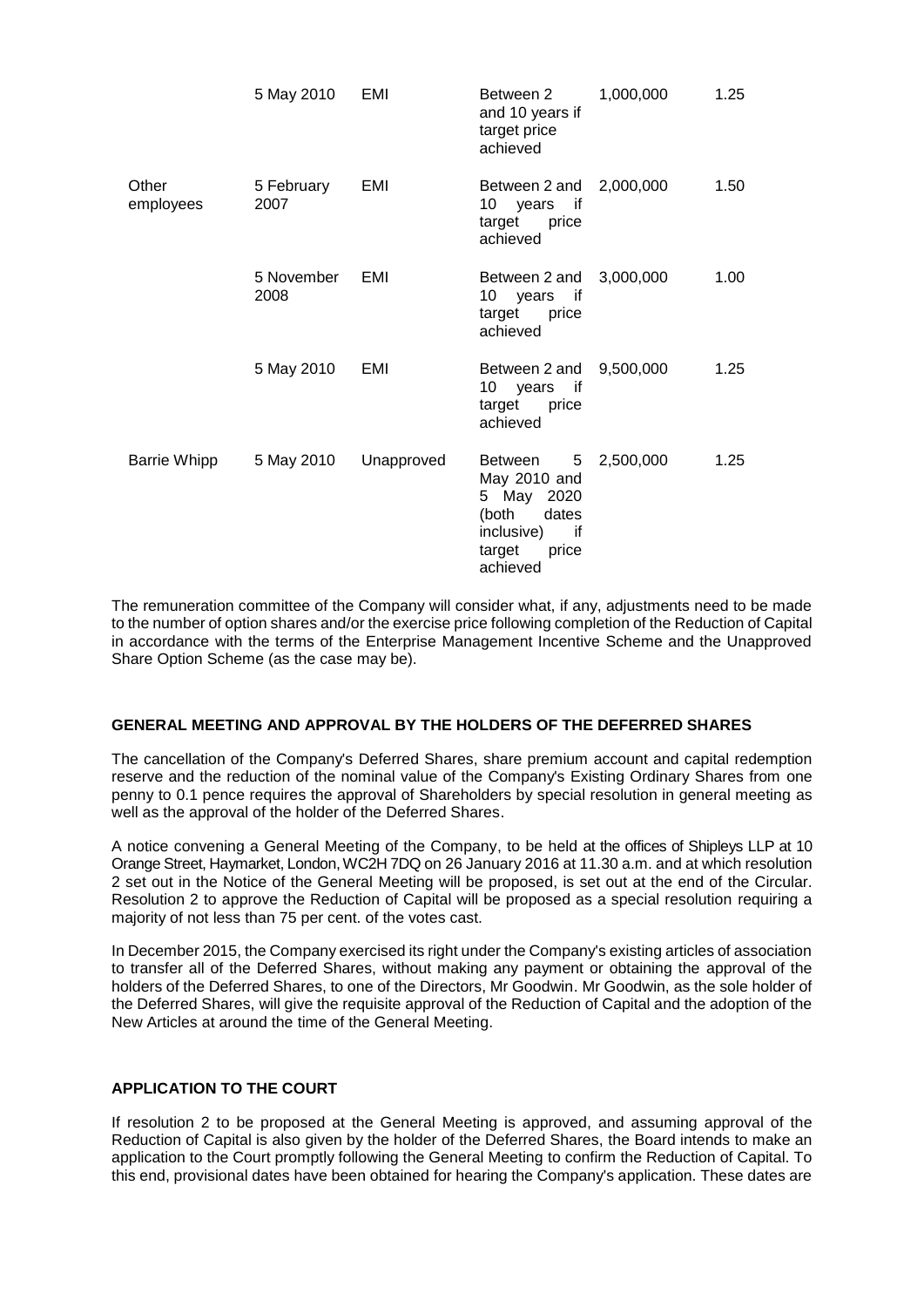subject to change depending on the Court's timetable, but the present timetable provides for the final hearing of the Company's application to take place on 24 February 2016.

Prior to confirming the cancellation of the Deferred Shares, share premium account and capital redemption reserve and the reduction of the nominal value of the Company's Existing Ordinary Shares from one penny to 0.1 pence, the Court will need to be satisfied that the creditors of the Company at the Effective Date are not prejudiced by the same. The Company will put in place such form of creditor protection as is appropriate to satisfy the Court in this regard, which may include, amongst other things, the Company (i) seeking consent from certain creditors, and/or (ii) giving an undertaking to the Court to create a special, non-distributable reserve, with any such reserve to remain until the relevant creditors of the Company at the Effective Date who are not protected at that date by other means have been otherwise protected or discharged.

The precise form of creditor protection is a question for the Court and the Company will give such creditor protections as the Court requires and the Company's solicitors advise are appropriate. The Board reserves the right not to pursue an application for an order confirming the Reduction of Capital if it appears that the creditor protection which would be required by the Court would be unduly onerous or otherwise contrary to the interests of the Company.

## **EFFECT OF THE REDUCTION OF CAPITAL**

Subject to approval by Shareholders and the holder of the Deferred Shares, and to Court consent, the amounts resulting from the cancellation of the Company's Deferred Shares, share premium account and capital redemption reserve and the reduction of the nominal value of the Company's Existing Ordinary Shares from one penny to 0.1 pence will be credited to the Company's profit and loss account to create (subject to the Court's confirmation) distributable profits that the Company will be able to use when making any future distributions to Shareholders or purchases of own shares.

The Reduction of Capital does not involve any distribution or repayment of capital or share premium by the Company and will not reduce the underlying net assets of the Company.

# **AUTHORITY FOR PURCHASE OF OWN SHARES**

In order to facilitate Share Buy-Backs at a future date, the Board is seeking the authority of Shareholders to enable the Company to purchase New Ordinary Shares in the market in accordance with the Act. The terms of the proposed authority for such purchases by the Company are set out in full in resolution 3 as set out in the Notice of General Meeting. Save as may otherwise be permitted by the Act from time to time, any such Share Buy-Backs would be conditional upon the Company having sufficient distributable profits at the relevant time to fund such Share Buy-Backs. The Directors currently do not envisage that the Company would have such distributable profits unless the Reduction of Capital is implemented in full.

The authority sought from Shareholders for Share Buy-Backs will be limited to a maximum of 44,548,623 New Ordinary Shares (representing approximately 10 per cent. of the total issued ordinary share capital of the Company as at the date of the Circular). New Ordinary Shares so purchased may be cancelled or held as treasury shares. The authority will expire at the conclusion of the first annual general meeting falling three years from the passing of resolution 3 as set out in the Notice of General Meeting. The Directors may seek renewal of such authority at future annual general meetings of the Company, if they believe that this would be in the best interests of the Company.

The minimum price that can be paid for an ordinary share of the Company is 0.1 pence, which will be the nominal value of a New Ordinary Share following the Reduction of Capital. The maximum price that can be paid is 5 per cent. over the average of the middle market prices for an ordinary share of the Company, derived from the Daily Official List of the London Stock Exchange, for the five business days immediately before the day on which the New Ordinary Share is contracted to be purchased. The Directors intend to exercise this right only when, in light of the market conditions prevailing at the time and taking into account all relevant factors (for example, the effect on earnings per share), they believe that such purchases are in the best interests of the Company and Shareholders generally. The overall position of the Company will be taken into account before deciding upon this course of action. The decision as to whether any such New Ordinary Shares of the Company bought back will be cancelled or held in treasury will be made by the Directors on the same basis at the time of the purchase.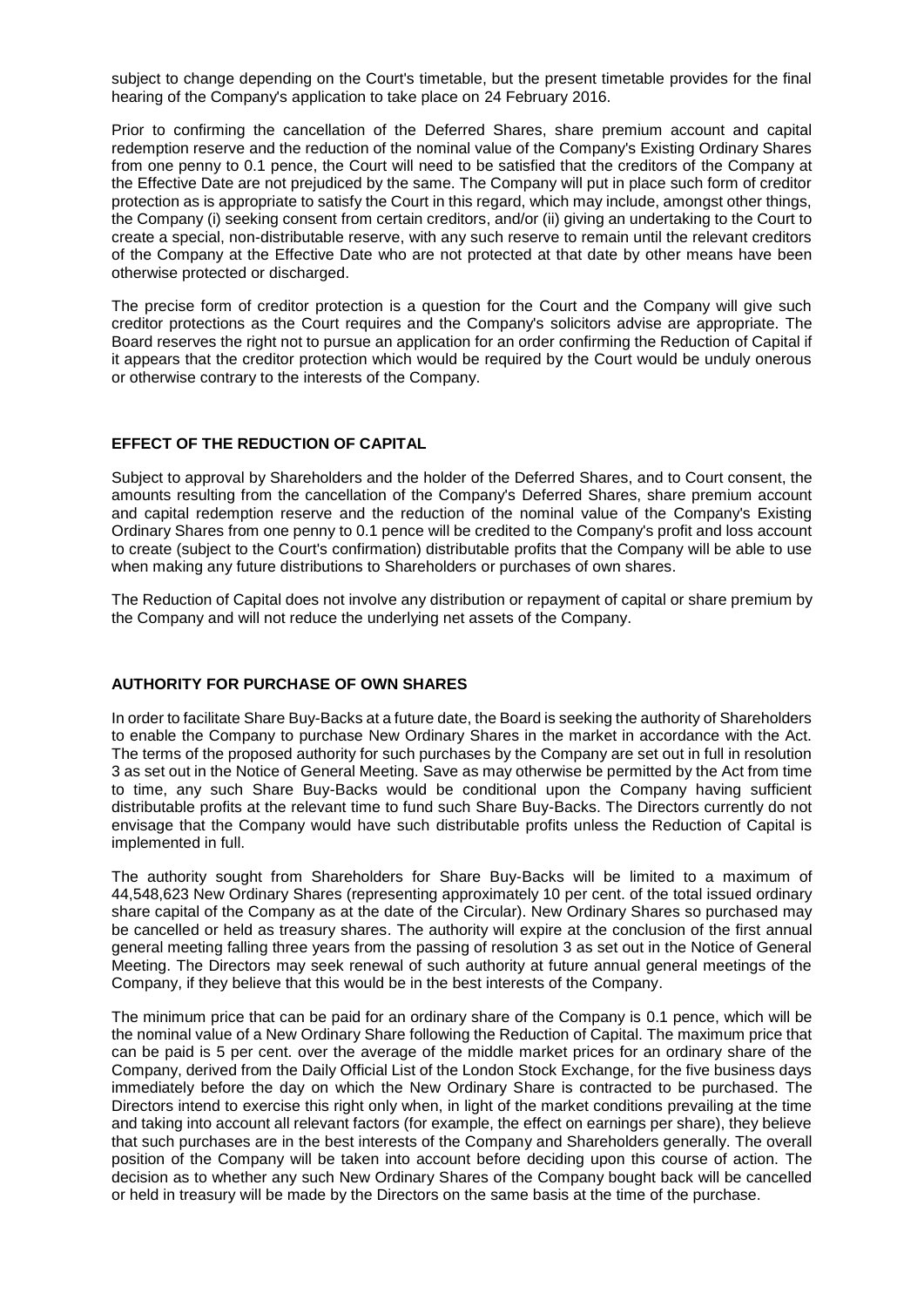# **NEW ARTICLES OF ASSOCIATION**

The Board proposes the adoption of the New Articles subject to the passing of resolution 1 at the General Meeting and the approval of the holder of the Deferred Shares to bring its articles into line with changes which were introduced by the Act. A copy of the proposed New Articles is available for inspection at the registered office of the Company during usual business hours on any business day up to and including the day of the General Meeting and will also be available for inspection at the General Meeting for at least 15 minutes prior to and during the meeting. Additionally the proposed New Articles are available for inspection on the Company's website at the following address: www.crimsontide.co.uk.

## **ADMISSION**

Following the Reduction of Capital becoming effective, the New Ordinary Shares will be admitted to trading on AIM. It is expected that admission of the New Ordinary Shares to trading on AIM will take place on 25 February 2016. The ISIN number for the New Ordinary Shares will remain unchanged, and the Company does not propose to issue new share certificates to Shareholders as a result of the Reduction of Capital. The existing share certificates which have been issued to Shareholders in respect of their holdings of Existing Ordinary Shares will remain valid in respect of the New Ordinary Shares.

## **RECOMMENDATION**

**The Directors consider that the Resolutions are in the best interests of the Company and would promote the success of the Company for the benefit of its Shareholders as a whole. Accordingly, the Directors unanimously recommend that Shareholders vote in favour of the Resolutions to be proposed at the General Meeting as they intend to do in respect of their own beneficial shareholdings amounting, in aggregate, to 155,189,994 Existing Ordinary Shares, representing approximately 35 per cent. of the Company's existing issued ordinary share capital (excluding the 9,150,000 Existing Ordinary Shares in which Stephen Goodwin has an interest as a trustee which, however, he also intends to use to vote in favour of the Resolutions).**

## **EXPECTED TIMETABLE OF PRINCIPAL EVENTS**

| Publication of the Circular                                                    | 30 December 2015                      |
|--------------------------------------------------------------------------------|---------------------------------------|
| Latest time and date for receipt of Forms of Proxy                             | 11.30 a.m. on 24 January 2016         |
| General Meeting                                                                | 11.30 a.m. on 26 January 2016         |
| Court hearing of application to confirm the Reduction of<br>Capital            | 24 February 2016                      |
| Record Date for the Reduction of Capital                                       | close of business on 24 February 2016 |
| Effective Date of the Reduction of Capital                                     | 25 February 2016                      |
| Admission effective and dealings commence on AIM in<br>the New Ordinary Shares | 8.00 a.m. on 25 February 2016         |

*General notes:*

- *(1) The date of the Court hearing is subject, amongst other things, to change by the Court.*
- *(2) The Effective Date is dependent upon, amongst other things, the date upon which the Court confirms the Reduction of Capital.*
- *(3) Each of the times and dates set out above is based on current expectations and is subject to change. If any of the above times and/or dates is changed, the revised times and/or dates will be notified to Shareholders by announcement thorough a regulatory information service.*
- *(4) All above references to times are to London times.*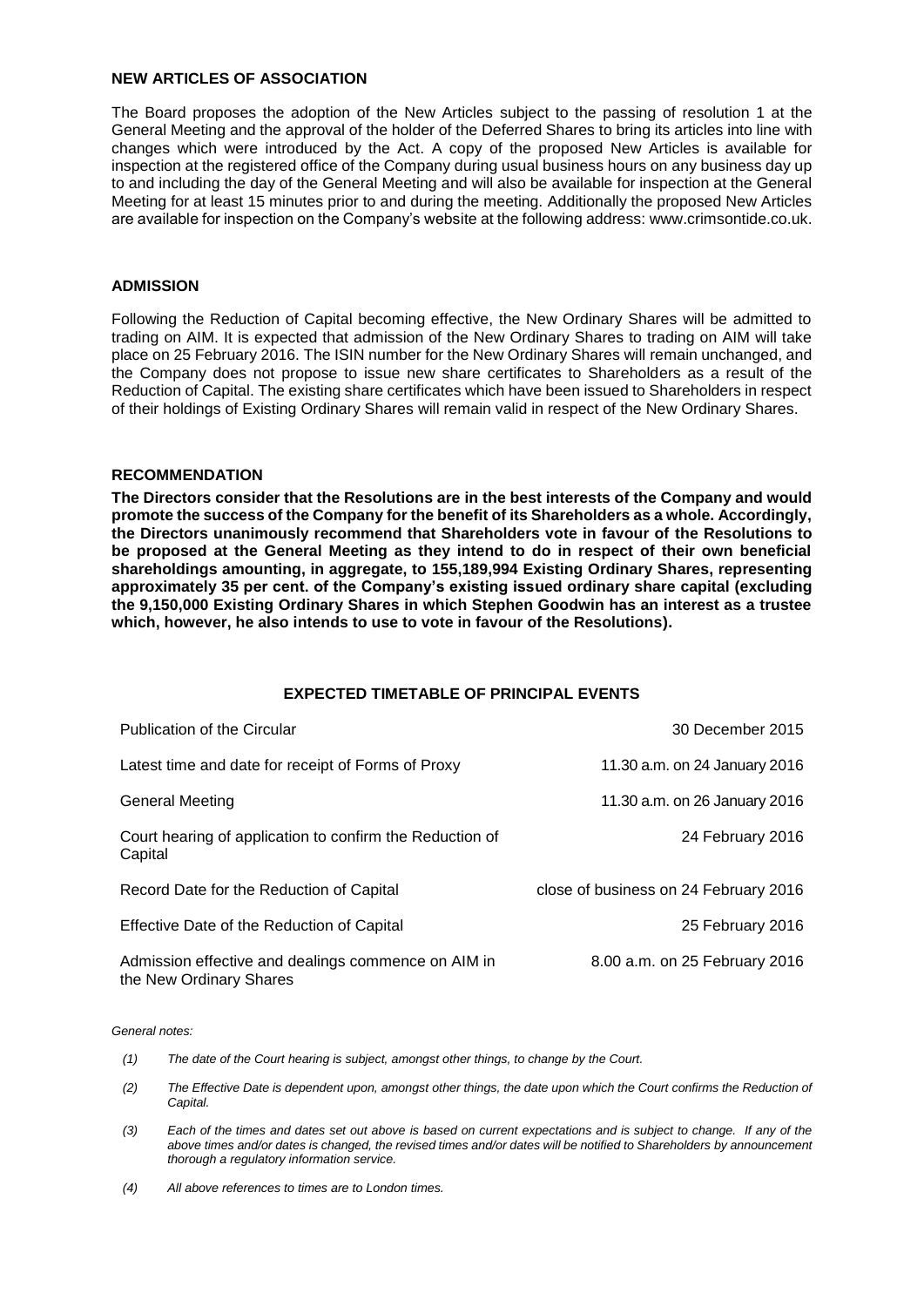# **DEFINITIONS**

The following definitions and terms apply throughout this announcement unless otherwise stated or the context requires otherwise: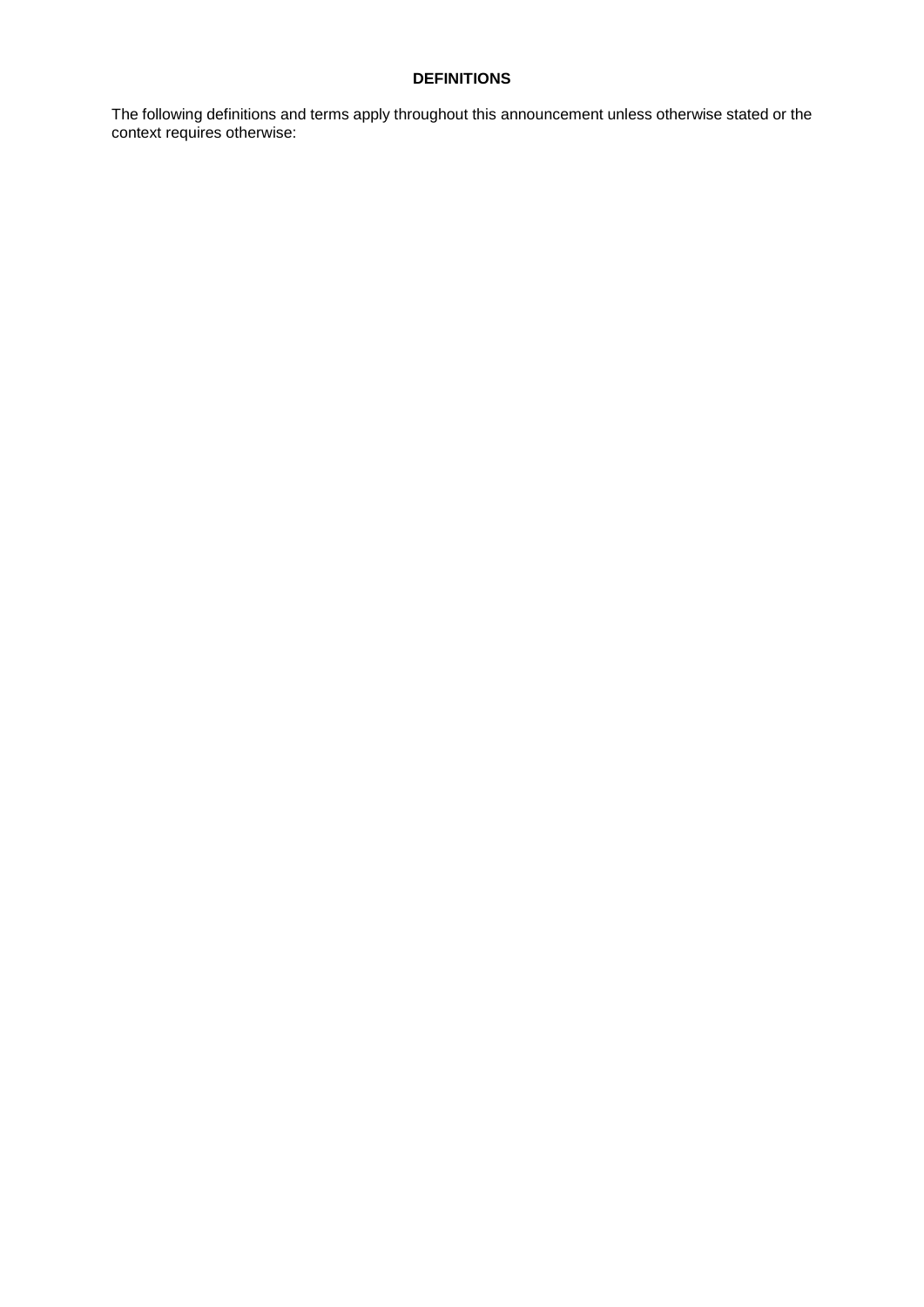| "Act"                                       | the Companies Act 2006;                                                                                                                                                                                                                                                                                                |  |
|---------------------------------------------|------------------------------------------------------------------------------------------------------------------------------------------------------------------------------------------------------------------------------------------------------------------------------------------------------------------------|--|
| "Circular"                                  | the circular containing the Notice of General Meeting and<br>background information which was mailed to Shareholders on<br>30 December 2015                                                                                                                                                                            |  |
| "Crimson<br>Tide"<br>"the<br>or<br>Company" | Crimson Tide plc, a company incorporated and registered in<br>England and Wales with registered number 00113845;                                                                                                                                                                                                       |  |
| "Court"                                     | the High Court of Justice of England and Wales;                                                                                                                                                                                                                                                                        |  |
| "CREST"                                     | the system for paperless settlement of trades and the holding<br>of uncertificated shares administered through Euroclear UK &<br>Ireland Limited in accordance with the Uncertificated Securities<br>Regulations 2001 (SI 2001/3755) as amended from time to<br>time;                                                  |  |
| "Deferred Shares"                           | deferred shares of 19 pence each in the capital of the<br>Company;                                                                                                                                                                                                                                                     |  |
| "Directors" or "Board"                      | the board of directors of the Company as at the date of the<br>Circular;                                                                                                                                                                                                                                               |  |
| "Effective Date"                            | the date on which the Reduction of Capital becomes effective;                                                                                                                                                                                                                                                          |  |
| "Existing Ordinary Shares"                  | ordinary shares of one penny each in the capital of the<br>Company;                                                                                                                                                                                                                                                    |  |
| "Form of Proxy"                             | the accompanying form of proxy for use in connection with the<br>General Meeting;                                                                                                                                                                                                                                      |  |
| "General Meeting"                           | the general meeting of the Company to be held at the offices of<br>Shipleys LLP at 10 Orange Street, Haymarket, London, WC2H 7DQ<br>on 26 January 2016 at 11.30 a.m., notice of which is set out at<br>the end of the Circular;                                                                                        |  |
| "New Articles"                              | the new articles of association of the Company proposed to be<br>adopted by the Company subject to the passing of resolution 1<br>at the General Meeting and to the approval of the holder of the<br>Deferred Shares;                                                                                                  |  |
| "New Ordinary Shares"                       | ordinary shares of 0.1 pence each in the capital of the<br>Company;                                                                                                                                                                                                                                                    |  |
| "Notice of General Meeting"                 | the notice convening the General Meeting contained in the<br>Circular;                                                                                                                                                                                                                                                 |  |
| "Reduction of Capital"                      | the proposed cancellation of the Deferred Shares and the<br>Company's share premium account and capital redemption<br>reserve and the proposed reduction of the nominal value of<br>each Existing Ordinary Share from one penny to 0.1 pence<br>under Part 17, Chapter 10 of the Act, as described in the<br>Circular; |  |
| "Resolutions"                               | the special resolutions to be proposed at the General Meeting<br>as set out in the Notice of General Meeting at the end of the<br>Circular;                                                                                                                                                                            |  |
| "Share Buy-Backs"                           | buy-backs by the Company of its own shares in accordance<br>with the authority sought in accordance with resolution 3 as<br>set out in the Notice of General Meeting;                                                                                                                                                  |  |
| "Shareholders"                              | the holders of Existing Ordinary Shares; and                                                                                                                                                                                                                                                                           |  |